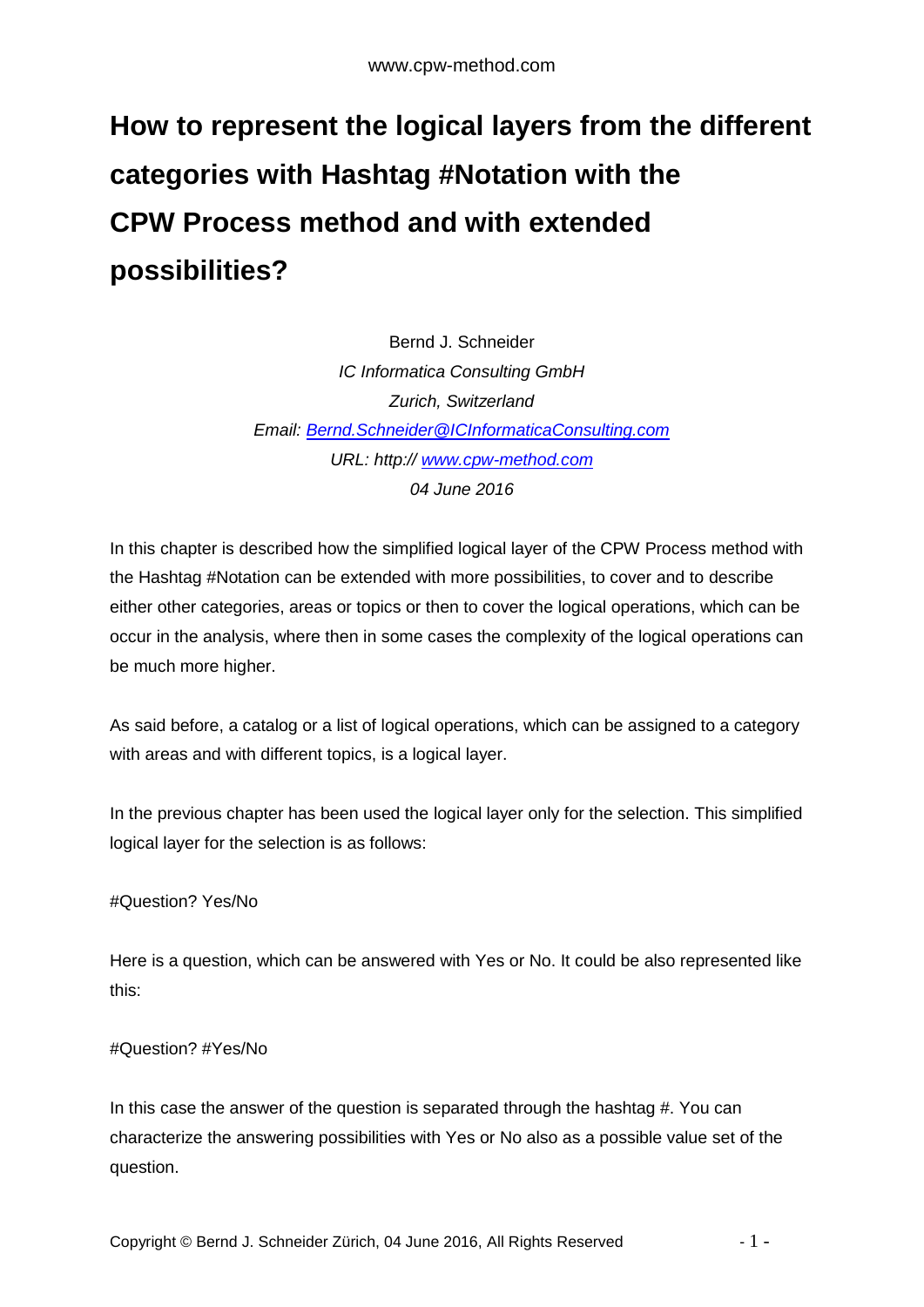Furthermore has been used the question also as a loop. This means, that the loop is repeated as long as the question is answered with Yes.

Therefore you could also represent the logical layer like this. Either as a selection or as an iteration:

#Selection #Question? #Yes/No

or

#Iteration #Question? #Yes/No

Or the loop or iteration could be also represented like this:

#Iteration #Repeat #Question? #Yes/No #Iteration #Repetition #Question? #Yes/No

If there is the case, that a loop or iteration is represented with from/to with the respective number of the loop repetitions, then the logical layer can be represented like this:

#Iteration #Repetition #From =  $X$  To = Y

The increment of the loop or iteration would be equal 1 in this case.

As said a selection can be assigned a logical operation. Then the logical layer can also be represented in such a way:

#Selection #Logical operation #XOR #A XOR B

In this case the logical operation is a Boolean operation. The Boolean operation is an Exclusive Or and is represented in the Boolean Algebra as XOR. The value set can be A XOR B. In such a way can be represented the whole spectrum of the Boolean Algebra.

The logical operations can be also used for a #Sequence and is then represented like this:

#Sequence #Logical operation #XOR #A XOR B

Copyright © Bernd J. Schneider Zürich, 04 June 2016, All Rights Reserved - 2 -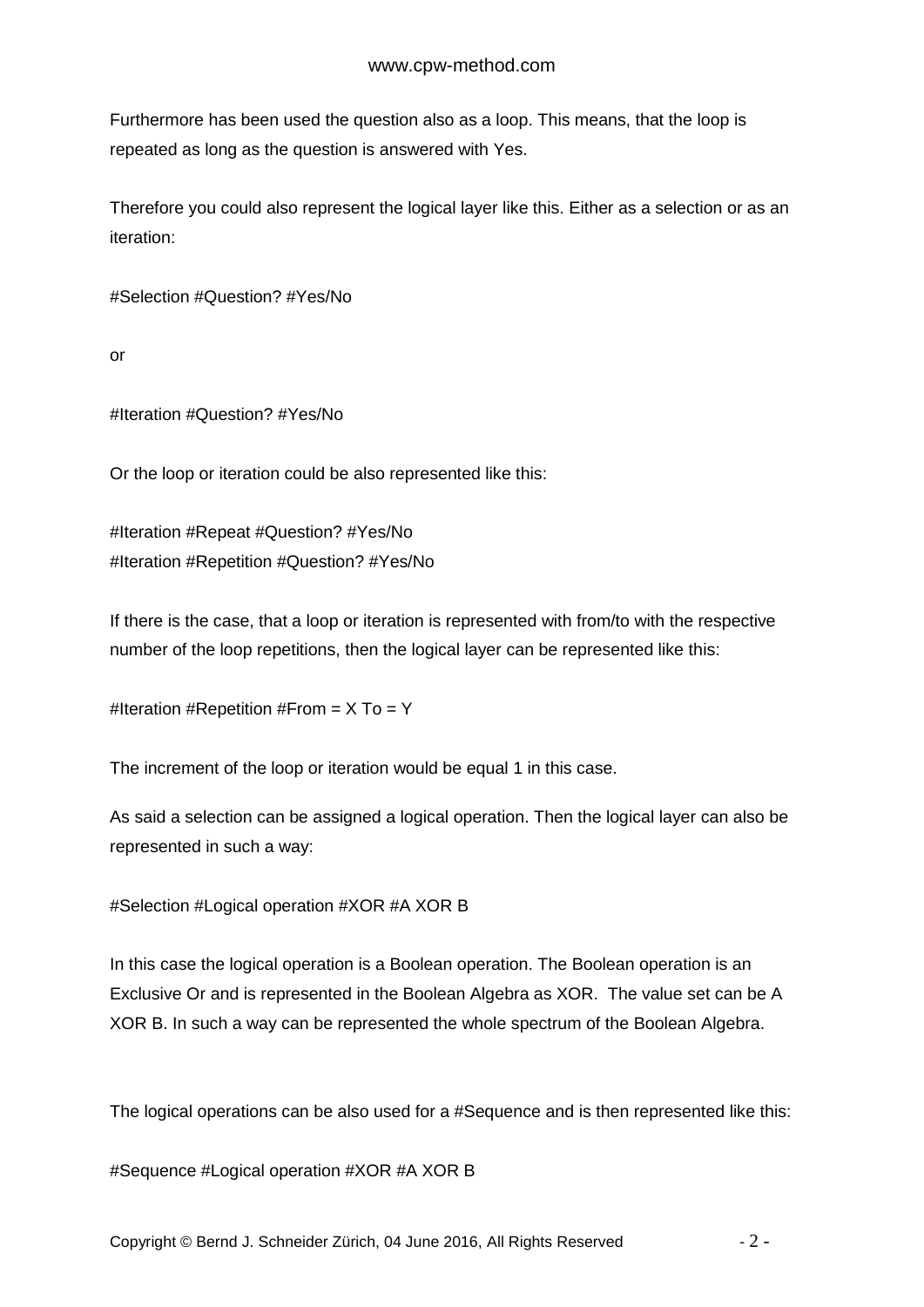But at a selection can be also a function. A question can be also seen as a function, which can be answered with Yes or No. In this case is then Yes or No the part of the value set.

But furthermore a function can also be a generic function, but also a mathematical function or formula, where can be the possible X values part of the definition set and the possible Y values part of the value set.

Then the logical layer would look like this:

#Selection #Function #Definition set D =  $\{ 1,2,3,4 \}$  #Value set V =  $\{ 1,2,3,4 \}$ 

If you want to have a specific value for the X value and Y value, then you can represent it like this:

#Selection #Function #Definition set D = { 1,2,3,4 } #Value set V = { 1,2,3,4 } #x = 1; y = 3

A function can be used not only for a #Selection of course, but also for a #Sequence. Then you can represent the logical layer like this:

#Sequence #Function #Definition set D =  $\{ 1,2,3,4 \}$  #Value set V =  $\{ 1,2,3,4 \}$  #x = 1; y = 3

The process step would have then with the function an Input and would generate or create then through the process of the function and of the respective process step an output.

In such a way it would be possible to represent any functions and also mathematical functions and formulas with definition sets and value sets.

So it would be possible to represent with the #Notation and with the possible #Hierarchies for a logical layer not only logical operations, but also functions and also mathematical functions and formulas. Furthermore then it would be also possible to represent other areas of mathematics ( for example: other functions, integral, linear algebra, numerical mathematics, cybernetics,… ) with the #Notation but also functions from the different categories, areas or topics.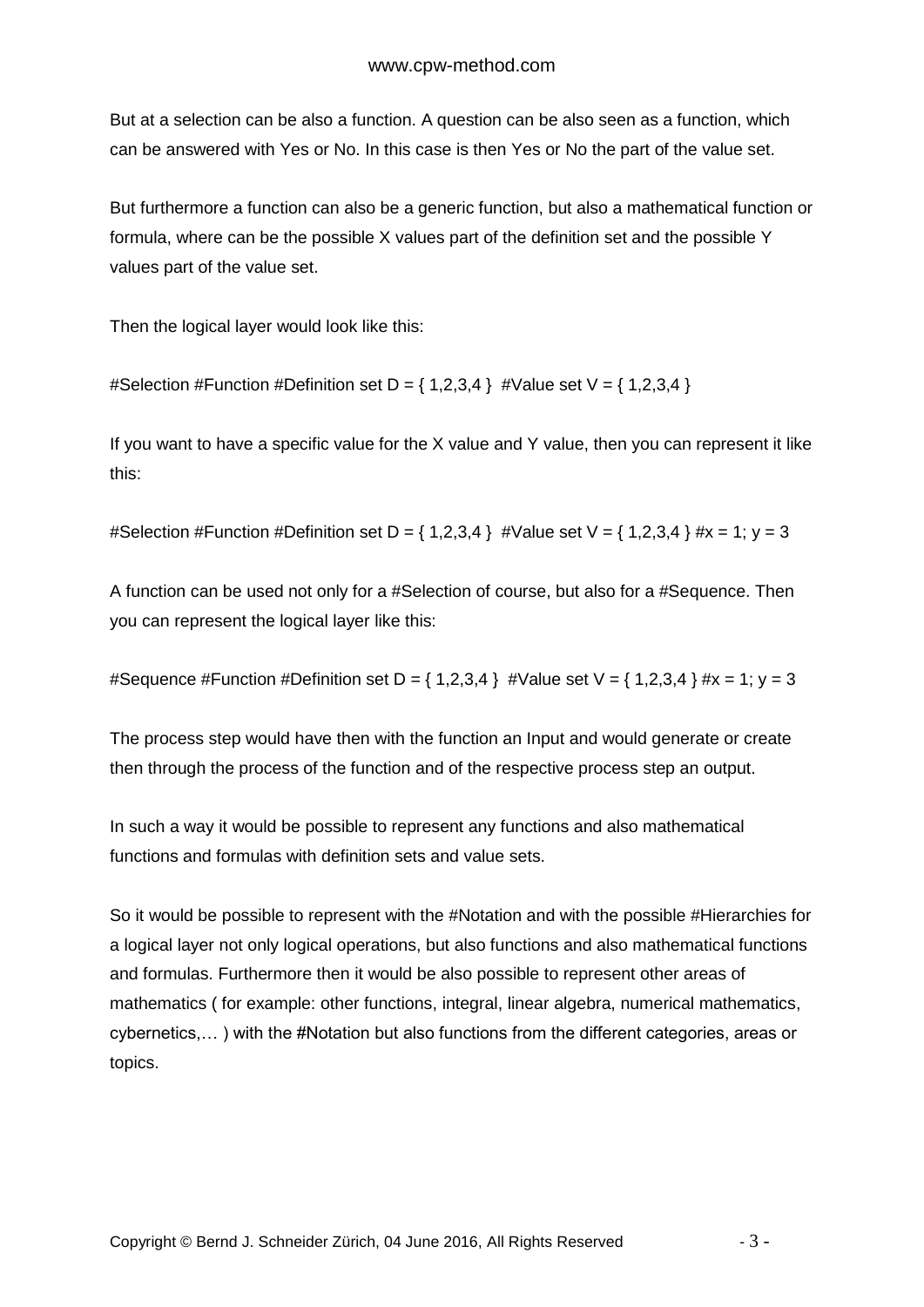In the last chapter has been represented at a Sequence with the #Notation among others also this.

With the #Notation and the possible #Hierarchies can be subdivided any things of the different categories, areas and topics.

In the most cases makes the subdivision according to hierarchies sense, but it could be based the subdivision in some cases not according to hierarchies but also according to other criteria. At the end you have a subdivision of the things either hierarchical or not hierarchical as follows:

#Thing A #Thing B #Thing C

If you have a subdivision according to hierarchies, then you can make the subdivision according to area or sub area or according to function or sub function or also according to organizational function and sub function with people.

Then the subdivision would look with the #Notation and with the #Hierarchies as follows:

#Area #Sub Area #Function #Sub Function #Org Unit Function #Org Unit Sub Function

The higher-level area, function and Org Unit Function could be assigned then to the header of the respective Swimlane and it creates then in the particular process steps a further subdivision or differentiation according to sub area, sub function and Org Unit Sub Function.

Is the representation of the subdivision with #Notation and with the possible #Hierarchies only to the respective categories, areas and topics, then you don't speak of a logical layer, but it is only a simple subdivision with the #Notation and with the possible #Hierarchies of the respective categories, areas and topics.

But a catalog or a list of logical operations, or of functions and but also mathematical functions and formulas, which can be assigned to a category with areas and with different topics, is then a logical layer.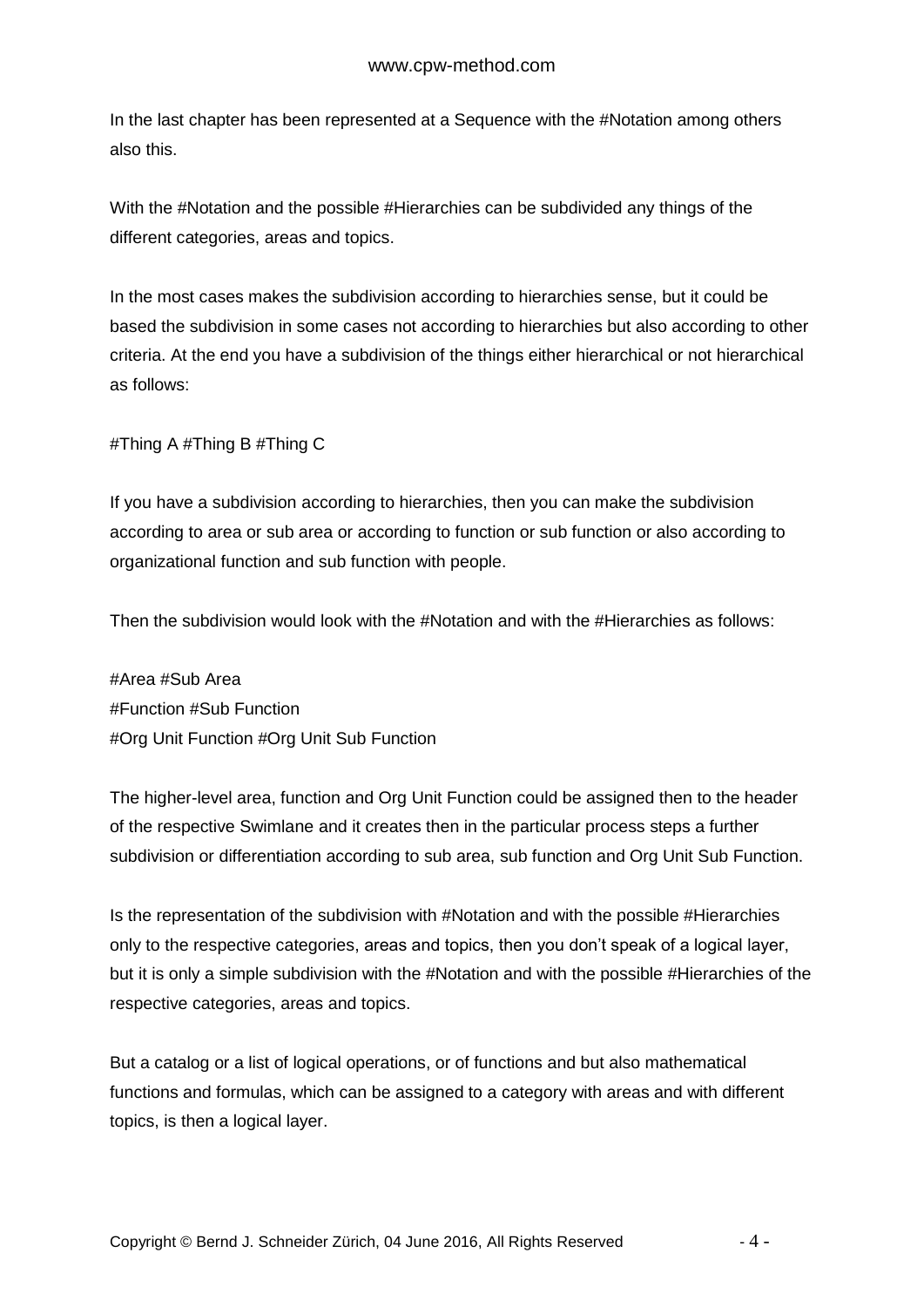Furthermore there is also the possibility for the logical operations or for the functions, but also for the mathematical functions and formulas, to define a definition set or value set or also for specific cases the concrete x values or y values.

If a logical operation and also a function doesn't exist, but there is only the case that attributes have to be forwarded from one process step to the other process step, then you speak of attribution. In some cases the attributes are forwarded only from one process step to the other process step from A to B and in other cases the attributes are changed and processed through logical operations or functions through a process step.

If there is only the case, that in a current process step the attributes are only forwarded from one process step to the other, it can be possible, that they can be used as an input for a logical operation or function in a following process step.

Therefore the attribution belongs also to the logical layer.

This means if you use the subdivision of the #Notation and the possible #Hierarchies in combination with attribution, then this belongs also to a logical layer, because it could be, that in the following process steps the attributes can be used for a logical operation or a function.

The representation with the #Notation and the possible #Hierarchies and subdivision could be also represented like this for example:

#Area #Sub Area #Function #Sub Function #Org Unit Function #Org Unit Sub Function

This representation with the #Notation and the possible #Hierarchies shows not only the subdivision, but also examples for characteristics and values:

Example with Area and Sub Area:

#Area #Sub Area #Area = Europe #Sub Area = Hamburg #Area: Europe #Sub Area: Hamburg #Europe #Hamburg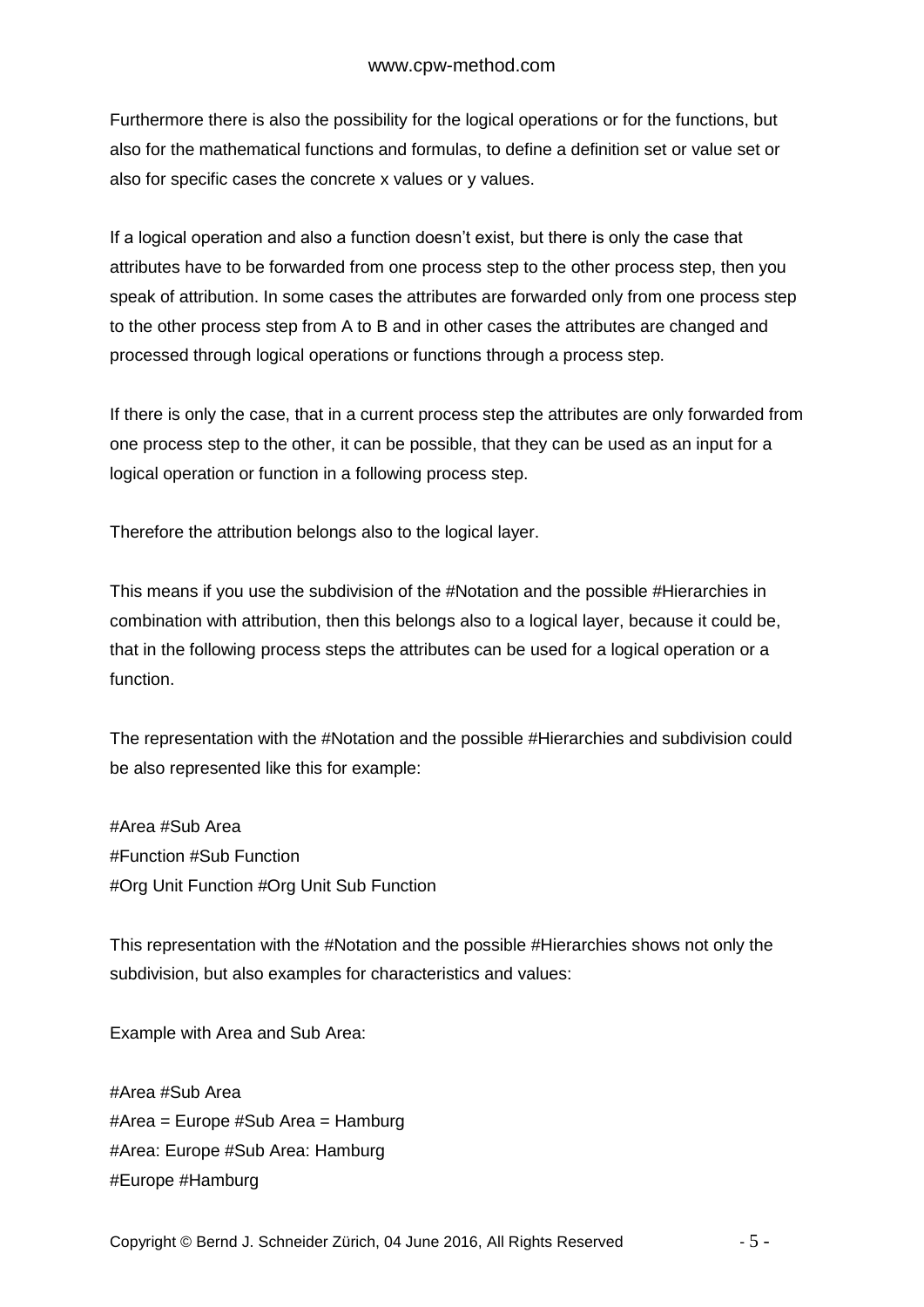#### www.cpw-method.com

Example with Function and Sub Functions:

#Function #Sub Functions #Coffee Shop #Coffee #Coffee with milk #Coffee Shop #Coffee #Coffee without milk

Example with Org Unit Function and Org Unit Sub Function:

#Org Unit Function #Org Unit Sub Function #Coffee Shop Employee #Coffee Shop Assistant

This representation with the #Notation and the possible #Hierarchies shows not only the subdivision but also the definition set and the value set and in addition also the examples of characteristics and values:

Example with Function and Sub Functions:

#Function #Sub Functions #Definition set D = { 1 } #Value set V = { 1,2 } #x = x; y = y

The following example shows from the example #Coffee Shop the logical layer, if a #Coffee from a Client has been taken with #Coffee with milk or #Coffee without milk. Furthermore is here also the #Definition set D =  $\{ 1 \}$ . The #Definition set D =  $\{ 1 \}$  means with x = 1, that the Client will take one #Coffee. At the #Value set  $V = \{ 1,2 \}$  the values can be y = 1 and y = 2. The value  $y = 1$  means, that the Client take the #Coffee without milk, and the value  $y = 2$ means, that the Client take the #Coffee with milk:

#Coffee Shop #Coffee #Coffee with milk #Definition set  $D = \{ 1 \}$  #Value set  $V = \{ 1, 2 \}$  $#x = 1$ ;  $v = 2$ 

#Coffee Shop #Coffee #Coffee without milk #Definition set D = { 1 } #Value set V = { 1,2 }  $#x = 1$ ;  $y = 1$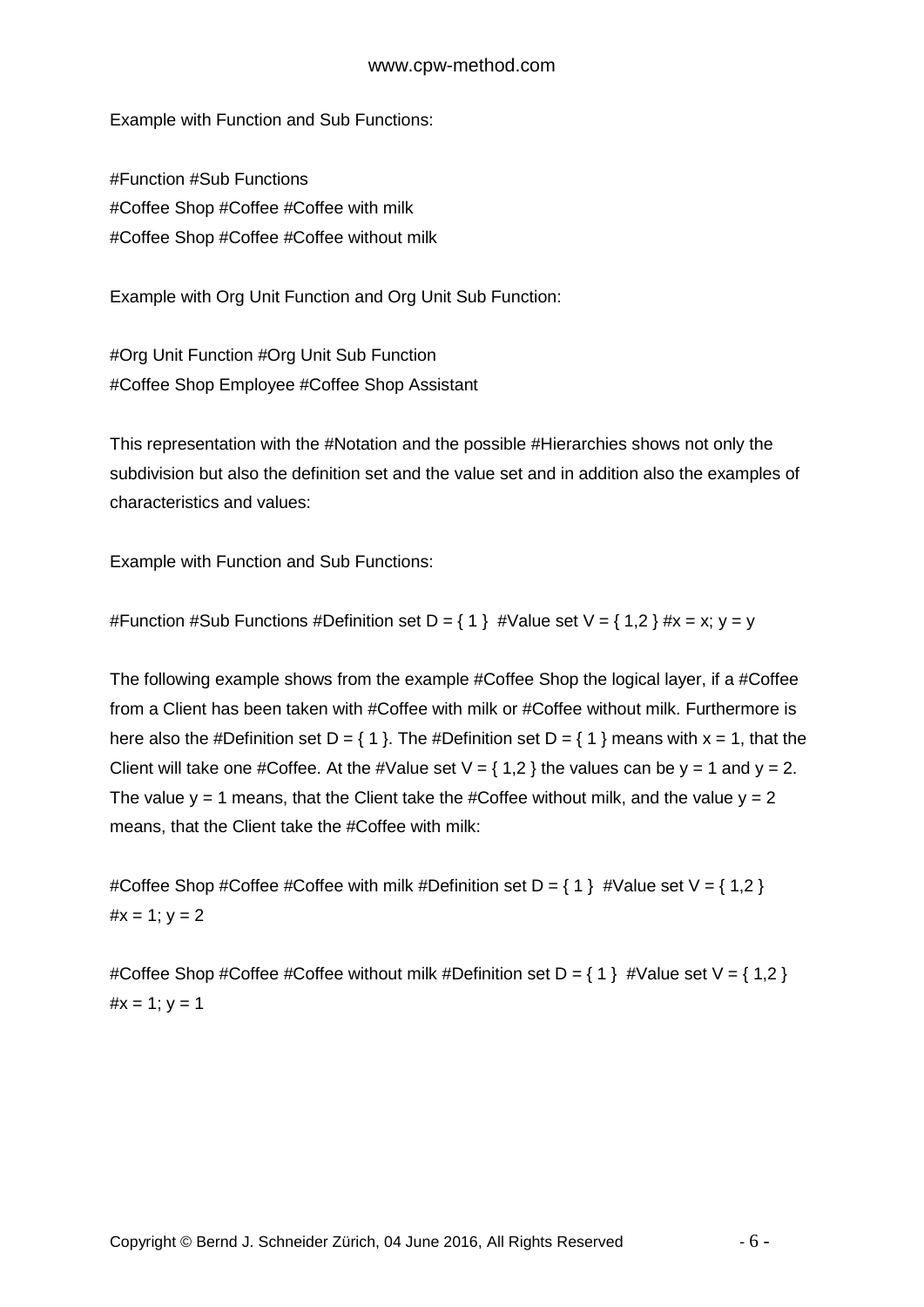The following figure shows the mentioned example #Coffee Shop with the extended logical layer and with the subdivision with the hashtag #Notation and hashtag #Hierarchies with the CPW Process method:



# *Fig. 1: Example for an extended logical layer and subdivision with Hashtag #Notation and with the CPW Process method*